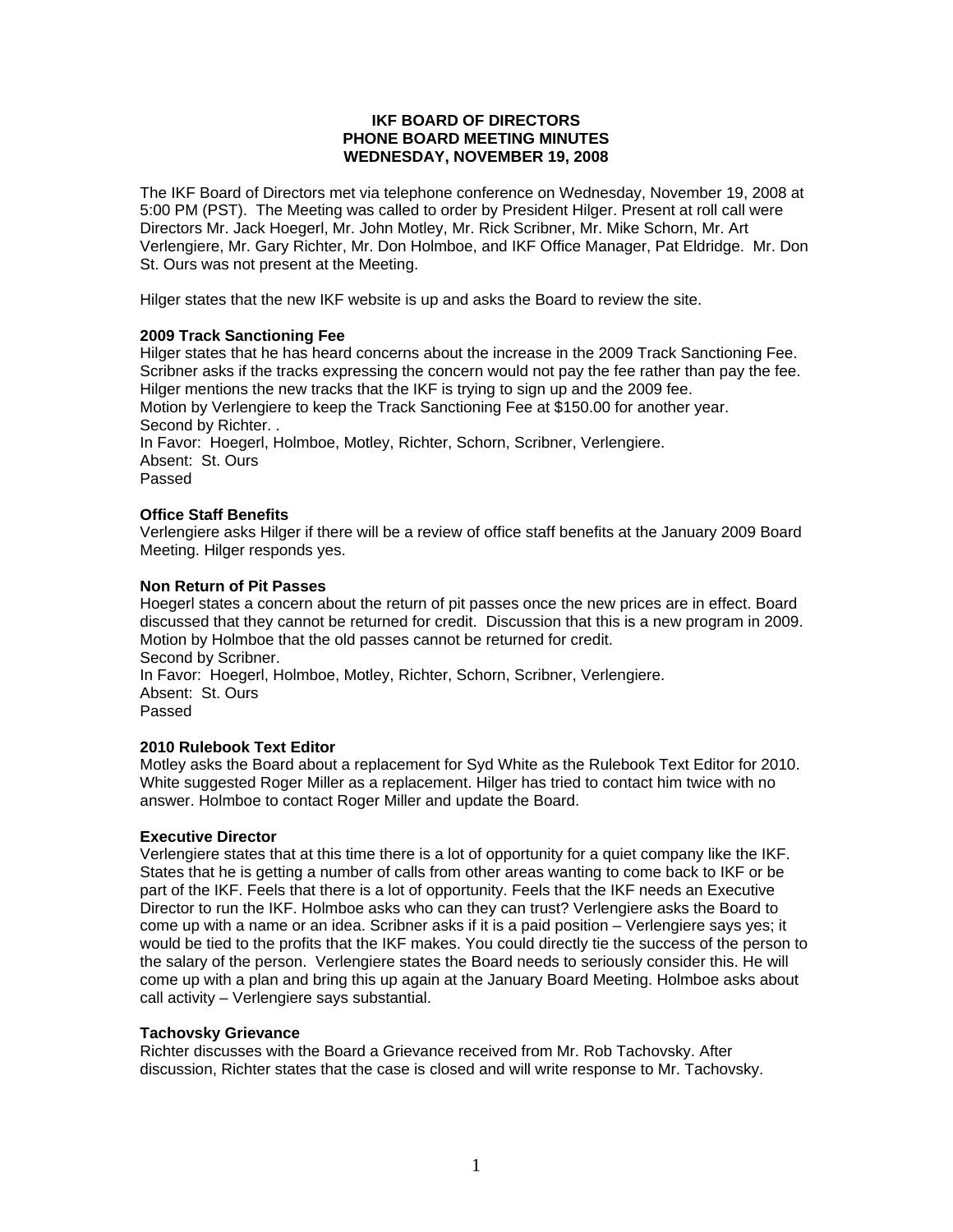Scribner advises the Board of an incident at the Salinas/Monterey event where trash, oil and sewage were left in a lot across the street after the event. Feels that the Board should think about stronger language in the Rulebook regarding this. States that it has been an on-going problem in Region 11.

Scribner states that, during the scheduling of the events at the Nor Cal Meeting, they had one track schedule an event on top of another major racing series in the area. Most karters race both series. Asks if they can play a stronger role in trying to prevent these types of scheduling conflicts. Hilger states that is a tough thing to do –are we supporting IKF or supporting the other races. Scribner states it is about supporting our customers. Now we have customers that are in the dilemma; they will race both series no matter what. Hilger asks if they look over our races when they do their scheduling. Richter states that when it came down to the draw of the races and the race dates, the question was brought up and they asked the people in the room, how many are going to race a particular series. Richter says that there are few drivers in the room, mostly tracks and promoters and they don't race the series. States conflict of race days and venues within 50 miles. They would not budge off the date and did not think it was an issue. Richter says that it is a big issue i.e. TaG and HPV2. Especially with a five race series and no drop. They did not see it as an issue. Scribner states that the reason he was appointed as the National Coordinator by the Board is because he is in contact with all the other racing series as far as scheduling and trying to keep everybody's dates off of everybody. This is one instance where he did a lot of work as far as the scheduling of Region 11. He gave them nine available dates to schedule 5 races and they basically ignored what he had provided and had their own agenda. Asks if they should be stronger in that area or be passive and let this happen. Verlengiere states that as long as our agenda is the IKF agenda first. Scribner agrees it is his agenda. Verlengiere states that he is not hearing that. Scribner says that now you are going to have racers that are going to choose and how is he going to offer the IKF racers a place to race when we are scheduling on top of other major series they are also involved in. It is about the IKF racers, about the track vendors, about the track workers, now they are torn between two major races 50 miles apart. Its not good……Discussion by Board of other series scheduling. Verlengiere asks who they are working for. Scribner says that they have a good relationship with other series but the tracks don't want to respect that. Scribner states that they are working for the IKF – no doubt about that. Holmboe states that they need to mend their relationship with the Stockton tracks. Scribner says yes. Motley suggests that perhaps someone out of the area should talk with them. Scribner says that would help. Holmboe states that Scribner did his job as he saw it. Scribner asks if we should have a little stronger language in our sanctioning packs about how we schedule races. States that we have to be mindful there are other racing series out there that our racers take part in. Holmboe states that this could be a situation where Scribner is a little close to these people and/or they don't like what's happening there and we need to pull another Board member in to give you some support and deal with this. Scribner agrees. Hilger states there are series jumping all over the place, even in the Midwest. Says that they stick to their guns and say these are our dates. Holmboe states they may need to be double teamed and get another perspective. Verlengiere asks Scribner about scheduling of events on top of others. Scribner states that he has a master calendar that has IKF regional dates and other series dates. He gave this information to the Nor Cal meeting.

### **2009 IAME Leopard**

Scribner states that the 2009 IAME Leopard was unveiled in Spain. States that is was a pretty comprehensive meeting and they went over everything. As a person who runs Leopard extensively, he thinks that they solved a lot of problems. Mentions the letter from the TaG Work Group about protecting the racers investment. Brief discussion about the current Leopard. Motley states it is approved through 2010. Scribner feels that IAME has done the right thing with the revised version of the Leopard and the IKF should look at it.

### **Membership Status**

Scribner asks about the membership status of a Junior racing in Region 11. Says that his membership expired in March 2008 and asks how he raced all year without a membership.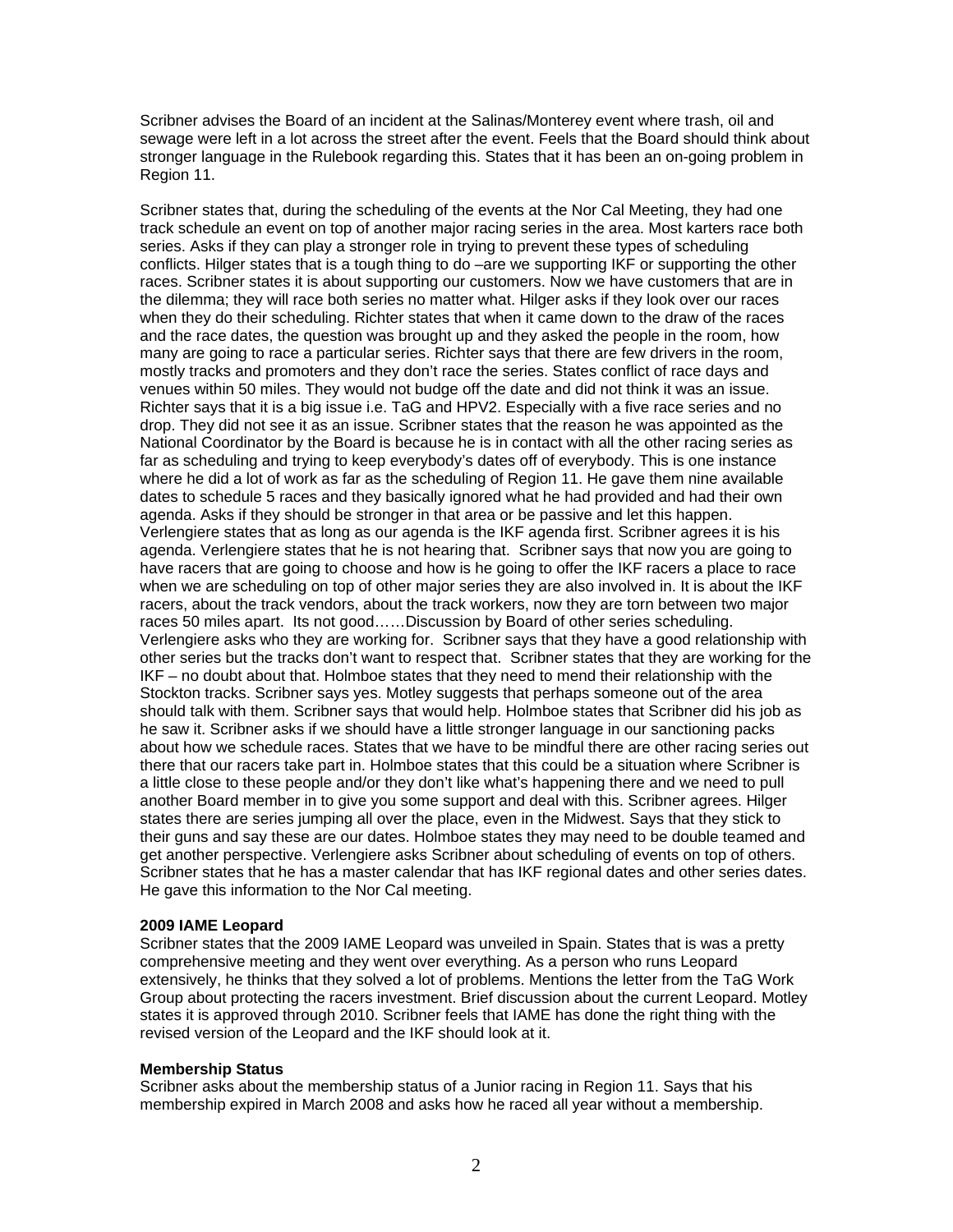Discussion of track procedure at registration. Registration is to check all Membership cards at all regional events. Discussion of his finish in the regional classes. Hilger to call and discuss this with the National Member and report to the Board.

## **IKF Banner – PRI Show**

Scribner updates the Board on the IKF Banner for the upcoming PRI show. Asks for design and budget approval for the banner. Motion by Verlengiere to approve the banner design submitted by Scribner. Second by Holmboe. In Favor: Hoegerl, Holmboe, Motley, Richter, Schorn, Scribner, Verlengiere. Absent: St. Ours Passed Verlengiere states that the budget will be addressed later.

Motley leaves the Meeting.

## **National Club Championship**

Scribner asks Board for discussion on the National Club Championship; says it was passed but not complete? Says that the paperwork will need to be electronically done. Hilger asks how the program is going to be funded. Verlengiere states that the program needs to be funded and managed. Logistics of reporting for this program were discussed. Holmboe states that the program will be offered not mandated. Scribner agrees. Asks Schorn to help with the program. Scribner to contact Nascar for points program. Holmboe questions posting of points. Discussion by Board.

Richter congratulates Schorn for his presentation at the recent Region 11 Nor Cal Meeting. Feels his presentation went well and the attendees could relate to what he was saying as a promoter and IKF representative. He could relate to them also. Richter states consideration should be given to who gives the presentation at these meetings. Hilger states that no track understands the funding or pit pass pricing that the IKF does; they think that IKF takes all the money. Discussion of tracks in Region 11. Richter suggests that the tracks be divided and contacted by IKF representatives. Hilger suggests a letter of intent to be signed. Schorn agrees with the letter from the IKF President. Hilger states that the letter needs to go out with the new pricing in the 2009 Track Sanctioning Packet to tracks in and out of the IKF. Scribner agrees. Scribner needs to know when and where letters go out to their area so the Directors can do a follow up.

### **Motorcycle Insurance**

Schorn states that he has forwarded the suggested motorcycle pricing for 2009 to Hilger for review. States that we have a Rulebook to offer that other sanctioning bodies do not have to offer. Hilger states the IKF Insurance Brochure will be framed at the registration area in his regional dirt series. States that the participants do not know what they are signing up for and they need to ask. The IKF Insurance Brochures are included with each new and renewing membership and sent to the tracks/clubs/promoters with their race packet. Hilger explains the misconception about the sanctioning fees. Feels that communication is necessary. Scribner says they need to do follow up. Each Director, Governor, Regional Coordinator needs to do their part. Make sure the questions gets to the best person to handle it. Hoegerl asks about the 2009 IKF Insurance Brochures. Scribner asks if they will be available for the PRI Show. Office to contact insurance company to order the brochures.

Hilger asks Scribner and Richter to submit an article and pictures for the IKF website for the events in Brazil and Spain.

### **2009 IKF Rulebook**

Schorn comments that the Duffy winners being included in the 2009 IKF Rulebook is an awesome idea! Hilger states Section 700 will include pictures of the Briggs & Stratton engines.